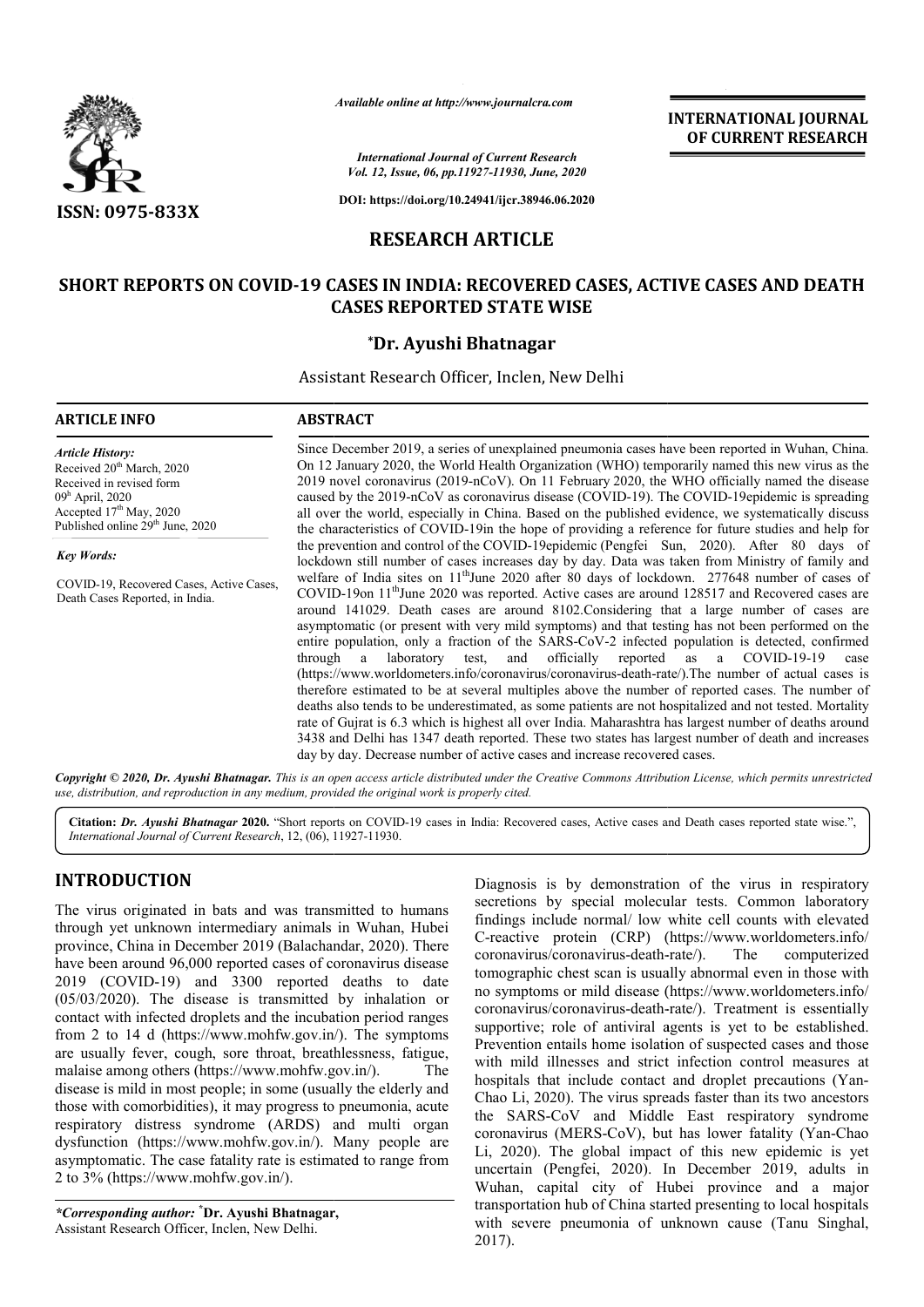

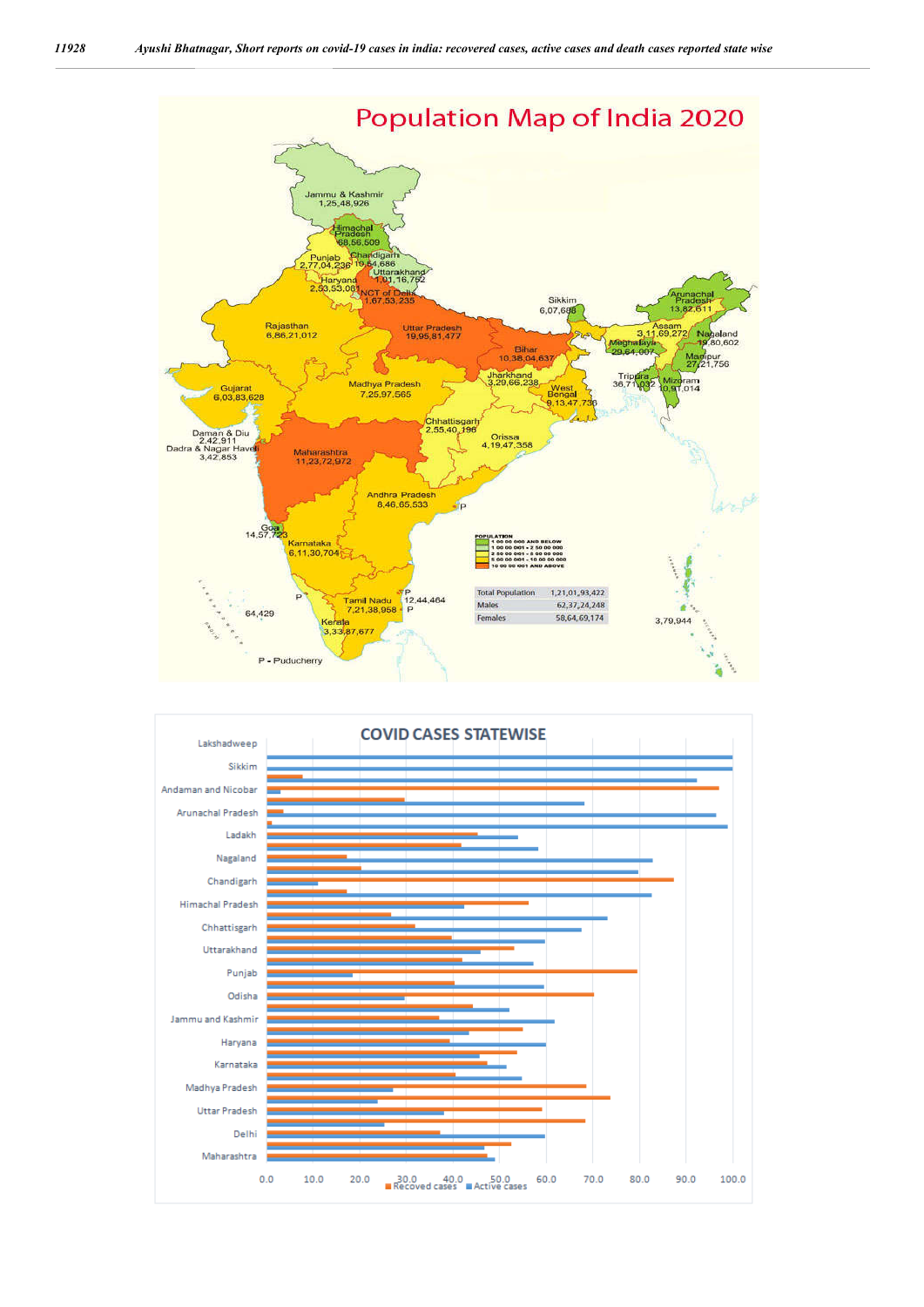

Many of the initial cases had a common exposure to the Huanan wholesale seafood market that also traded live animals. The surveillance system (put into place after the SARS outbreak) was activated and respiratory samples of patients were sent to reference labs for etiologic investigations (Tanu Singhal, 2020). On December 31st 2019, China notified the outbreak to the World Health Organization and on 1st January the Huanan sea food market was closed. Airports in different countries including India put in screening mechanisms to detect symptomatic people returning from China and placed them in isolation and testing them for COVID‐19 (Tanu Singhal, 2020). Soon it was apparent that the infection could be transmitted from asymptomatic people and also before onset of symptoms. Therefore, countries including India who evacuated their citizens from Wuhan through special flights or had travelers returning from China, placed all people symptomatic or otherwise in isolation for 14 d and tested them for the virus (Tanu Singhal, 2020). As of 05/03/2020 96,000 cases worldwide (80,000 in China) and 87 other countries and 1 international conveyance (696, in the cruise ship Diamond Princess parked off the coast of Japan) have been reported India, which had reported only 3 cases till 2/3/2020, has also seen a sudden spurt in cases. By 5/3/2020, 29 cases had been reported; mostly in Delhi, Jaipur and Agra in Italian tourists and their contacts (https://www.icmr.gov.in/). In India number of cases increases day by day first there was increases 1000 cases daily but from May First week it increases to 1000 approximately and it increases daily more than 10000 cases.

## **DATA METHODOLOGY**

Data was updated on Ministry of Health and Family Welfare, Government of India sites on 11<sup>th</sup>June, 2020 have been used for the analysis (https://www.mohfw.gov.in/). As we all know number of cases increases day by day after the initial lockdown but now lockdown is opened but still the number of cases increases. People can catch COVID‐19from others who have the virus. The disease can spread from person to person through small droplets from the nose or mouth which are spread when a person with COVID-19coughs or exhales. These droplets land on objects and surfaces around the person. Other people then catch COVID‐19by touching these objects or surfaces, then touching their eyes, nose or mouth. People can also catch COVID‐19 if they breathe in droplets from a person with COVID‐19‐19 who coughs out or exhales droplets. This is why it is important to stay more than 1 meter (3 feet) away from a person who is sick (https://www.mohfw.gov.in/). India was lockdown by one country but working as an individual state wise in health system. Number of cases in India 3,08,993 till June 13<sup>th</sup> 2020, some are recovered and death but active cases are still more in

India. India comes in 4<sup>th</sup>position in COVID-19 cases. Total number of world COVID-19 cases are  $7,672,346$  on  $12<sup>th</sup>$ June 2020. In India according to ICMR number of sample test were 53,63,445 it was approximately 6% more of number of cases.(8) So in India testing should increase as there are many asymptomatic cases which can cause infection to other people. The classification of states in India with population is shown in Figure 1.

(http://www.indiaonlinepages.com/population/population-mapof-india.html). Reports suggest that older persons and persons with pre-existing medical conditions (such as high blood pressure, heart disease, lung disease, cancer or diabetes) appear to develop serious illness more often than others, also pregnant women with the infection had did not pass the infection to their unborn babies (Wu, 2019; Chen, 2020). Also it has been reported that some of the Asian populations are more susceptible to acquire this COVID-19-19 infection when compared to the other races populations (Xu, 2019). Following are the protective measures given by (World Health Organization),

- Wash hands completely using an alcohol-based hand sanitizer will kill the virus,
- Avoid touching eyes, nose and mouth when outside.
- Be updated about the virus.
- Avoid travelling or gathering in crowded places.
- Women with infants are encouraged to breastfeed their babies to enhance their immunity.

National Institutes of Health (NIH), has mentioned that SARS-CoV-2 could survive for up to 3 h maximum as aerosols to a maximum of three days on surfaces. Slowing the spread of the COVID‐19cases will significantly reduce the strain on the healthcare system of the country by limiting the number of people who are severely sick by COVID‐19and need hospital care.

#### **DISCUSSION**

38 states of India. All the states are working or fighting individually. One states has 0 corona cases. Some states are working great as they become corona free. Maharashtra states is highest number of cases in India. And Tamil Nadu is second highest number of cases in India and Delhiis third highest number of corona cases in India. Maharashtra states recorded 94041 cases and Tamil Nadu recorded 36841 cases and Delhi recorded  $32810$  cases on  $11<sup>th</sup>$  June 2020 and daily approximately more than 1000 cases are added. Daily cases added some recovered and some losses death.